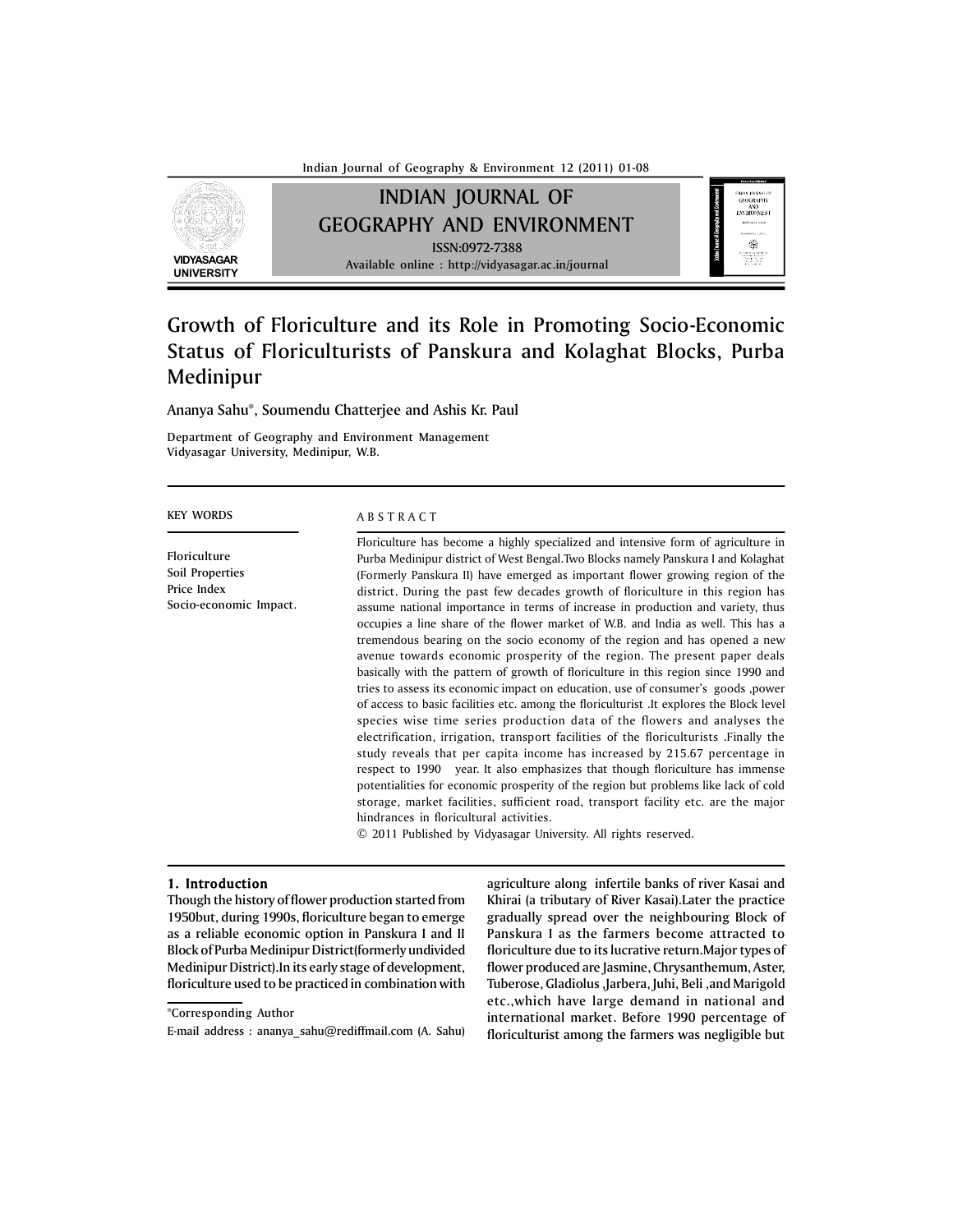now more than 70% of the farmers in Panskura I and Kolaghat Blocks are practicing flower cultivation along with paddy. This tremendous growth of floriculture in these two Blocks has strengthened the economic base and quality of life of the farmer's. The present treatise is an humble attempt to trace the pattern of growth of floriculture over the years. Temporal data sets related to production of each of the flower types have been analysed and presented through graphs.The study also traces to explain the role of extension of irrigation and transport facilities in augmenting floriculture on the basis of secondary data collected from official sources .Primary data base has also been generated through questionnaire survey for assessing the impact of floricultural growth on income,educational achievement and use of sophisticated goods among the cultivators.

## 2. Study Area

The study area(Fig. No.1) comprises the two Blocks namely Panskura (I) and Kolaghat

(Formerly Panskura II) of Purba Medinipur situated between 22°18<sup>/</sup> N to22°31<sup>/</sup> N and 87°37<sup>/E</sup> to 87°51<sup>/</sup> E,covering a land area of 37855 sq.km. This area is composed of alluvium rocks. The newer alluvial soil



from the river Hugli and its tributaries enrich the region. The region is characterized by hot and humid climate. The yearly mean maximum and minimum temperature being 31.40°C and 20.80°C and the average annual rainfall is 100-150cm. Kansabati river in Panskura and Rupnarayan river in Kolaghat blocks are the major supplier of irrigational water to the floricultural fields .Medinipur main canal traverses the Blocks from west to east to join the Rupnarayan river. Major productions are Jasmine, Chrysanthemum, Aster, Tuberose, Gladiolus, Jarbera, Juhi, Beli, and Marigold etc. Laskardighi, Aror villages are specialized for rose; Laskardighi, Raniara, Haur, Purul, Zanabar villages produce only gladiolus; Mahatpur is specialized for chrysanthemum and other season flowers, Haur, Aror,

# 3. Mehodology

A well defined methodology has been followed. Investigations were carried out to assess economic and social changes among the farmers using standard question. For collection of primary data, 25 villages from each Block and 60% of flower growers from each village have been selected at random where flowers are cultivated on regular basis. Various secondary data have been represented using appropriate cartographic techniques. Test of significance has been used to test the hypothesis that income of the farmers have increased after introduction of floriculture in this region.Change in value of money has also been considered to calculate the farmers real income. Soil samples were collected from five points from each Mouza to prepare a sample for each mouja. The samples were taken from a depth of 15cm.Then the samples were subsequently analyzed in the laboratory to assess some important physical and chemical properties i.e. <sub>P</sub>H, organic matter, N.P.K and the Base Exchange capacity.

# 4. Results and Discussion

# *The Development of Floriculture — Reasons Behind it*

The agro climatic region of lower Gantgetic plain,characterized by the newer alluvial soil, hot and humid climate,and enormous genetic diversity,along with chief human resources, increasing demand for flowers,and emergence floriculture as a popular and profitable source of income are the favorable factors for large-scale flower cultivation. Larger demand of flower is found in urban areas for religious and social functions. Due to the increasing demand in market, Fig. No. 1 : Location of the study area. The Fig. No. 1 : Location of the study area. Fig. 2. 1 : Fig. 2. 1 : Fig. 2. 1 : Fig. 2. 1 : Fig. 2. 1 : Fig. 2. 1 : Fig. 2. 1 : Fig. 2. 1 : Fig. 2. 1 : Fig. 2. 1 : Fig. 2. 1 : Fig.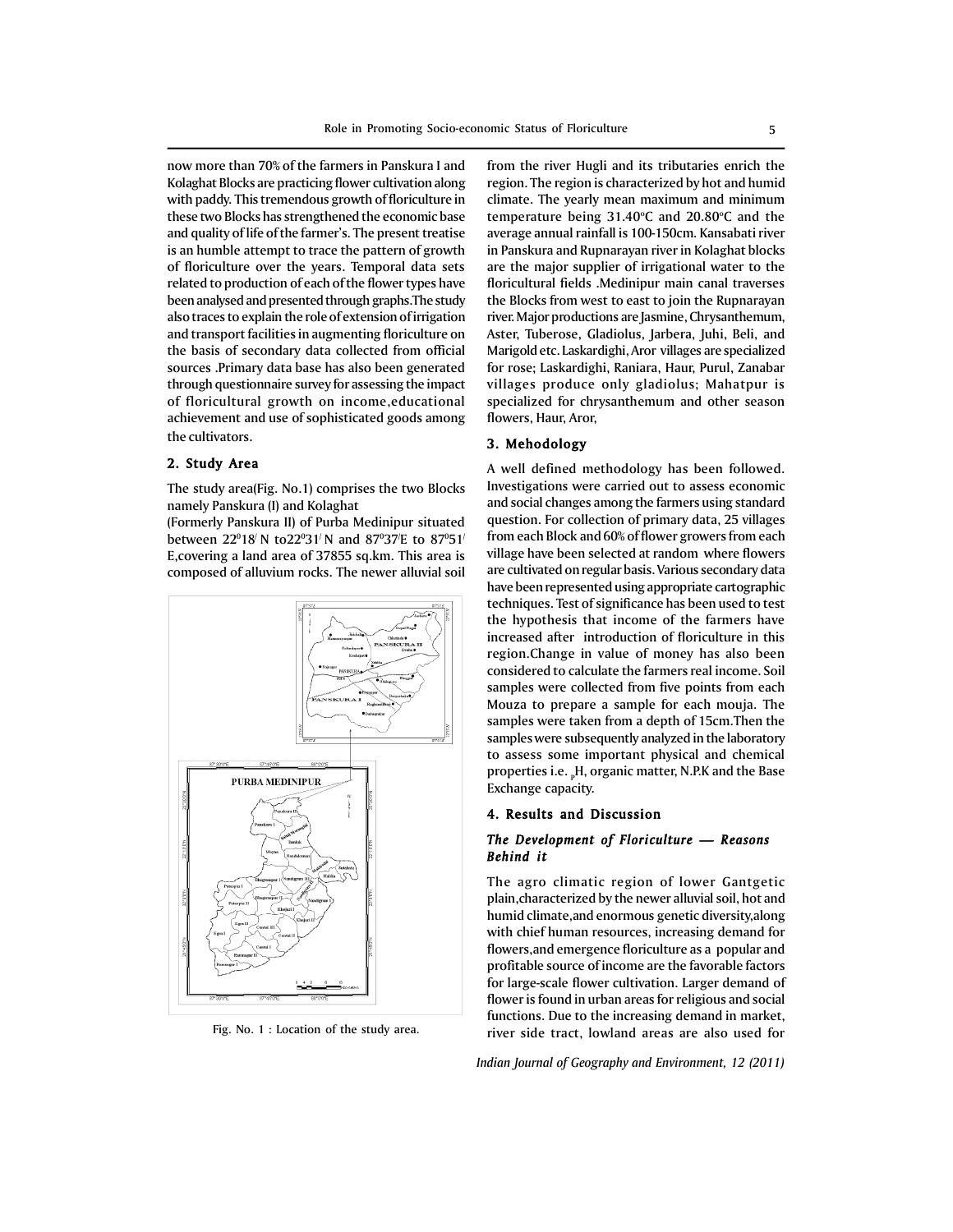floriculture. The farmers in these areas even make their farming land higher by filling the lowlands up to make it suitable for floriculture. Even the land far from the river are also used for flower cultivation with the help of deep tube well. The area under flower flower cultivation is 1200 hectares in Panskura and 2101hectares in Kolaghat. The results of soil sample analysis show that most of the soil is acidic in nature. Availability of N, P and K to the plants varies depending on soil pH (Table no. 1).

paddy cultivation.On the other hand farmers sell flowers in local market in the morning, so rest of the day they are free to engage themselves in other works. Flowers are transported easily by the S.E.Railway and NH-6 which traverse the region and connect the Kolkata (largest flower market of NE India)to this flower growing region. In some years severe flood and hailstorm damage the flowers. But the farmers can make up-the loss in short time as they get high return.

| Name of the blocks      | G.P.N<br>О. | рH  | E.C. | % of<br>organic<br>carbon | Phosphate (kg/hect.) $P_2O_5$ | Potassium (kg/hec.) K <sub>2</sub> O |
|-------------------------|-------------|-----|------|---------------------------|-------------------------------|--------------------------------------|
| <b>PANSKURA-I</b>       |             |     |      |                           |                               |                                      |
| 1.KHANDAKHOLA G.P.      | 07          | 5.3 | 0.21 | 0.52                      | 115.2                         | 157.96                               |
| 2.PURUSATTAMPUR         | 12          | 5.8 | 0.43 | 0.59                      | 96.48                         | 218.99                               |
| 3.GOBINDANAGAR G.P.     | 04          | 5.4 | 0.15 | 0.46                      | 182.04                        | 314.51                               |
| 4.HAUR G.P.             | 05          | 5.4 | 0.19 | 0.38                      | 119.52                        | 226.17                               |
| 5.CHAITANYAPUR-I G.P.   | 01          | 5.2 | 0.11 | 0.63                      | 102.24                        | 190.27                               |
| <b>PANSKURA-II</b>      |             |     |      |                           |                               |                                      |
| 1.AMALHANDA G.P.        | 01          | 5.3 | 0.99 | 0.47                      | 156.24                        | 251.3                                |
| 2.BARINDABANCHAK        | 04          | 6   | 0.31 | 0.56                      | 282.24                        | 233.35                               |
| 3.GOPALNAGAR G.P.       | 06          | 6.8 | 0.2  | 0.63                      | 281.5                         | 153.37                               |
| 4.KOLA-I G.P.           | 08          | 5.6 | 0.36 | 0.39                      | 110.16                        | 193.86                               |
| <b>5.SAYARBARH G.P.</b> | 11          | 5.5 | 0.28 | 0.41                      | 144                           | 237.2                                |

Table No. 1 : Soil properties (*Source : Laboratory analysis of the soil samples*)

So, the soil is more or less suitable for flower cultivation. This was a seat for the Florist since long back. The farmers sell the flowers at high profit in the local wholesale market everyday which is not possible in case of paddy cultivation or other crops due to increasing cost of production and declining returns from the market. Even if the traditional paddy production collapses due to any natural calamity then the farmers gets an option to earn their livelihood from floriculture, some flower plants give flowers for few years once they are planted.This saved the amount cost of plantation which is advantageous over

### *Recent Trend*

The area under floriculture in Panskura I increased gradually till 2004-05 but declined after wards.The Marigold flowers occupied the next position in Panskura I Block.The area under Gladiolus cultivation increased 133.33% in 2007-08 in respect to that in 1999-2000.The production shows a decreasing rate after 2004-05 though the production of rose,gladiolus bela increased in respect to 1999-2000.The production increased by 11% in the field of bela in 2007-08 than that of 1999-2000.In Kolaghat Block ,area under floriculture was maximum in 2002-03 and 2004-05

| <b>NAME OF THE FLOWERS</b> | $\mathsf{N}_2$ | $P_2O_5$ | K,O |
|----------------------------|----------------|----------|-----|
| Marigold                   | 200            | 100      | 100 |
| <b>Jasmine</b>             | 275            | 400      | 350 |
| Jarbera                    | 40             | 80       | 80  |
| Gladiolus                  | 400            | 100      | 200 |
| Dahlia                     | 100            | 125      | 100 |
| Chrysanthemum              | 300            | 200      | 200 |
| Tuberose                   | 200            | 200      | 200 |

Table No.  $2: N_2$ ,  $P_2O_5$ , and  $K_2O$  of different flowers (*Source : Department of Food Processing Industry and Horticulture, Purba Medinipur,* 2007-2008).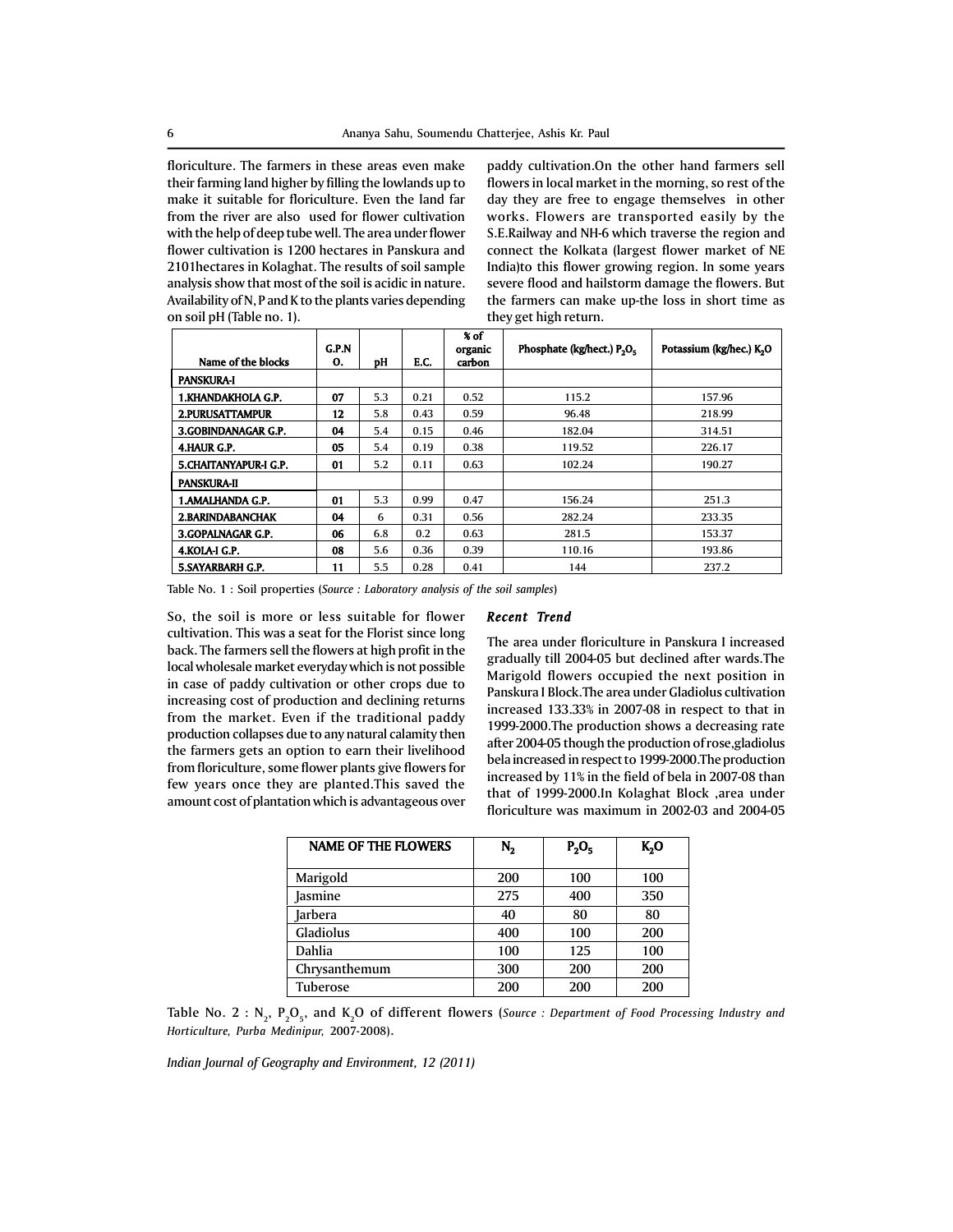

Fig. No. 2 : Area under Floriculture (a) Panskura-I, (b) Kolaghat Block, 1999–2007



Fig. No. 3 : Production of Flowers in Panskura-I Block (1999-2008). (a) Rose, Tuberose, Gladiolus. (b) Marigold and (c) Bela.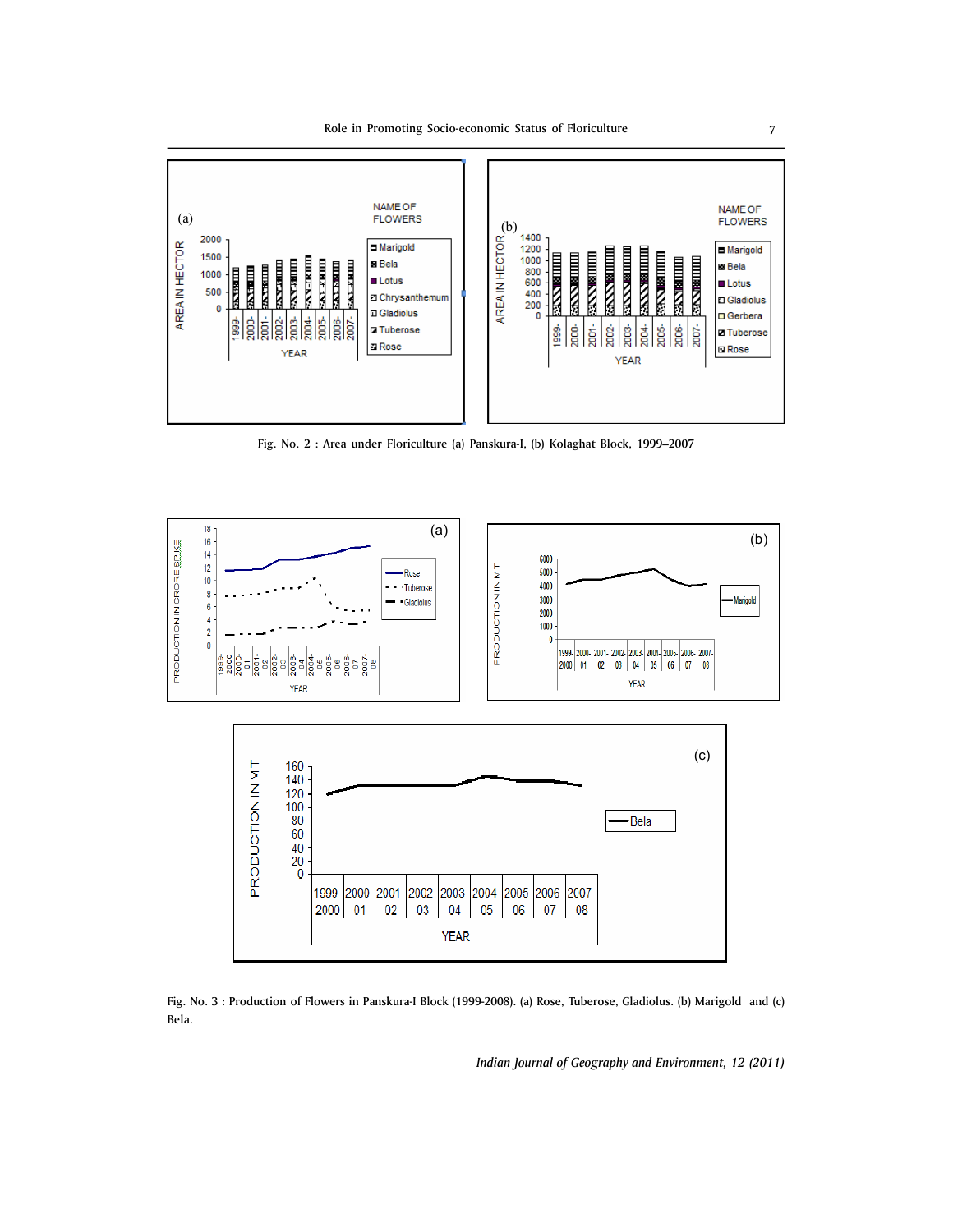

Fig. No. 4 : Production of Flowers in Kolaghat Block (1999-2008). (a) Rose, Tuberose. (b) Marigold and (c) Bela.

but declined afterwards.The highest land was occupied by Marigold flowers and Tuberose occupied the second highest area.The area and the production of rose increased 21% and 9.4% respectively in 2007-08 than that of 1999-2000.The above analysis reveals that after 2004-05 area under floriculture and production of flowers except rose exhibit declining trends due to flood.(Fig.no. 2,3,& 4).

## *Demand and Marketing of Flowers*

Marketing of floriculture products and related services has become potential economic activities in these two blocks of this district. Kalibazar, Naskardighi, Gosainbar, Mysoramore, Kolaghat, Panskura, Deulia Bazar, Hour, Mechogram, Gobindapur, Raniyara, Highroad etc. have emerged as sigficant local market centres.At these centres the wholesellers buy flowers from the flower growers. Mallickghat and Jagannathghat flower market of Haora district are the regional wholeselling centres where from the products are sent to different parts of India particularly to the Metropolitan cities like Delhi, Mumbai, Ranchi, Ahmedabad and Bhubaneswar. According to their demand different varities of flowers can be ranked in decreasing order as Marigold, rose, nightqueen,c handramallica, cockscomb, Gladiolus, Aster, Dopati, Beli, Jasmine, Cheri, Aparajita, Dahlia, Champa, Chinarose. The roses have potential market in foreign countries also .Large volume of rose is exported to

*Indian Journal of Geography and Environment, 12 (2011)*

Holland during January and February.Local and National demand attain maximum during festivals, ceremonies, religious and social occasion. Aflower market complex has been developed at on the national highway no 6.where about 200 to250 growers and 70 to 100 wholesellers are facilited daily.An opinion survey revealed that export of flowers to the foreign countries is the maximum profit.

69.79% growers in Panskura I block and 74.31% farmers of Panskura II expressed their views in favour of promoting export facilities has an important measure to strengthen the floriculture based economy of region.Similarly 76.04% of surveyed flower growers of Panskura I and 76.15% in Kolaghat block have argued that Govt. intervention into the marketing system is an urgent need for protecting them from the

| Months         | Flower of<br>significance | Amount sent to<br>other states |  |
|----------------|---------------------------|--------------------------------|--|
| December<br>to | Gladiolus                 | 4000-5000                      |  |
| January        |                           | quintal                        |  |
| December<br>to |                           | 5000-7000                      |  |
| January        | Marigold                  | quintal                        |  |
| December<br>tο | Rose                      | 5000,00 pices                  |  |
| January        |                           |                                |  |

Table No. 3 : Amount of flowers sent to other states (*Source : Household survey*)

exploitating hands of the middle man and thus to maximize their profit.

Source : HOUSEHOLD SURVEY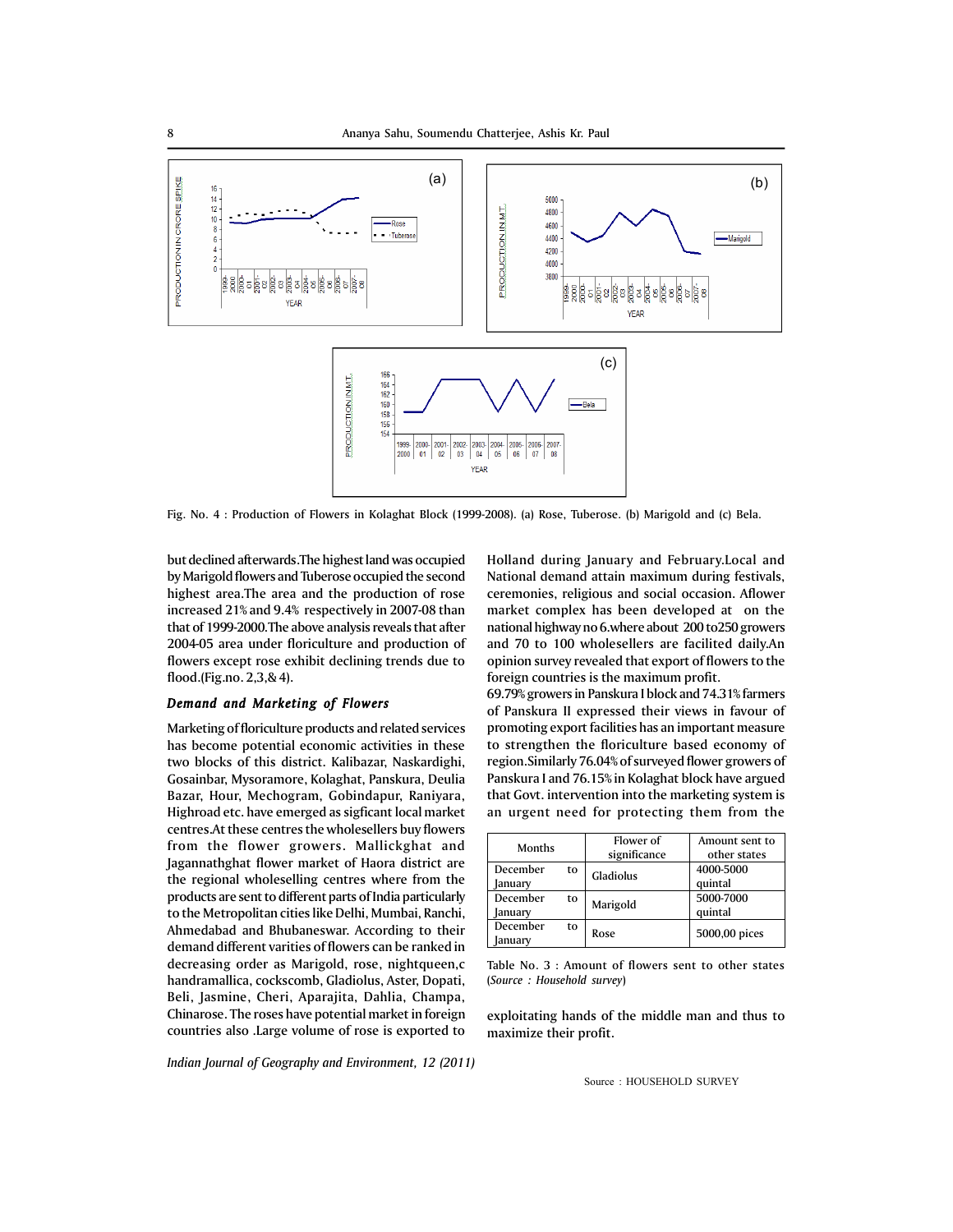## *Socio Economic Promotion Consequent Upon Floriculture Growth*

Floriculture has become a source of gainful employment in the village of Janabad, Naskardighi, Tilandupur, Sanktikri, Kantamuni, NorthPolsa and many others of Panskura and Kolaghat Blocks for both the skilled and unskilled labourers. According to the floriculturists the revolution in the flower business came in 1991.Earlier they were growing paddy and vegetables but they switched over to floriculture seeking more profits.Among the farmers interviewed 71.88% in Panskura I and 84.40% in Kolaghat expressed their opinion that their economic condition has improved since introduction of floriculture. Socio economic condition of the farmers assessed in terms of level of education, percapita income, consumption of food, use of sophisticated articles (T.V., freeze, motorcycle),access to facilities like electricity, irrigation,education level,health etc. have dramatically improved.Extension of infrastructural facilities has been instrumental in the promotion of socio-economic status of the local inhabitants who



Figure No.5 Figure No.6

are dominantly the flower growers.Presently length of the roads in Panskura and Kolaghat blocks were 123km. And 66 km. respectively in 1969-70.

But by 1995 they increased by 40% and 30% respectively(Fig.No.6) Village electrification has increased considerably from 3.7% to 15.9% between the census year of 1981 and 2001(Fig. no. 5,6 ) Now a day's village roads are made by P.W.D., Zila Parishad, Panchyat Samity and Gram Panchayat. So mettaled roads have been constructed in many villages. The irrigation facility has also been extended increasingly by exploitating various sources like canal, tank, High capacity deep tubewell,middle capacity deep tubewell,low capacity deep tube well ,Shallow tube well ,River lift irrigation ,open dug well and others(Fig No.-7 and 8).

It is interesting to note that there is wide difference between the farmer's income before 1990 and after1990.This has been shown by following bar graphs (Fig. No. 9)

't' test was carried out to find the significance of the difference between mean income of sampled farmers in 1990 and their mean income in 2006.It shows that the calculated value of 't' with d.f. 13 is 6.08 ,while the critical value at 5% level is 2.048.This clearly suggests that mean income of the farmers has increased significantly after the introduction of floriculture.

Also consumer price index and relative percentage change in income from 1990 to 2006 prove that over the time period 1990-2006 the average nominal income of floriculturist has gone up by 215.67%.Over the same time period the price level has gone up by 170.68%.Clearly,from these observations it can infer that the income of the floriculturists has increased in this period in both real and nominal terms.



#### *Major Problems*

Household survey in Panskura and Kolaghat Blocks have helped to identify the following problems that have come in the way of floricultural practices in the area and have been responsible for the recent declining trend.

(a) The major problem is inadequacy of coldstorage and preservation facility. Flower being a perishable item needs to be stored in proper storage system if not sold. There is only one air conditioned room in the sole flower complex in the area which is insufficient for preservation. When the demand of flower decreases then only 12.36% farmer in Panskura I and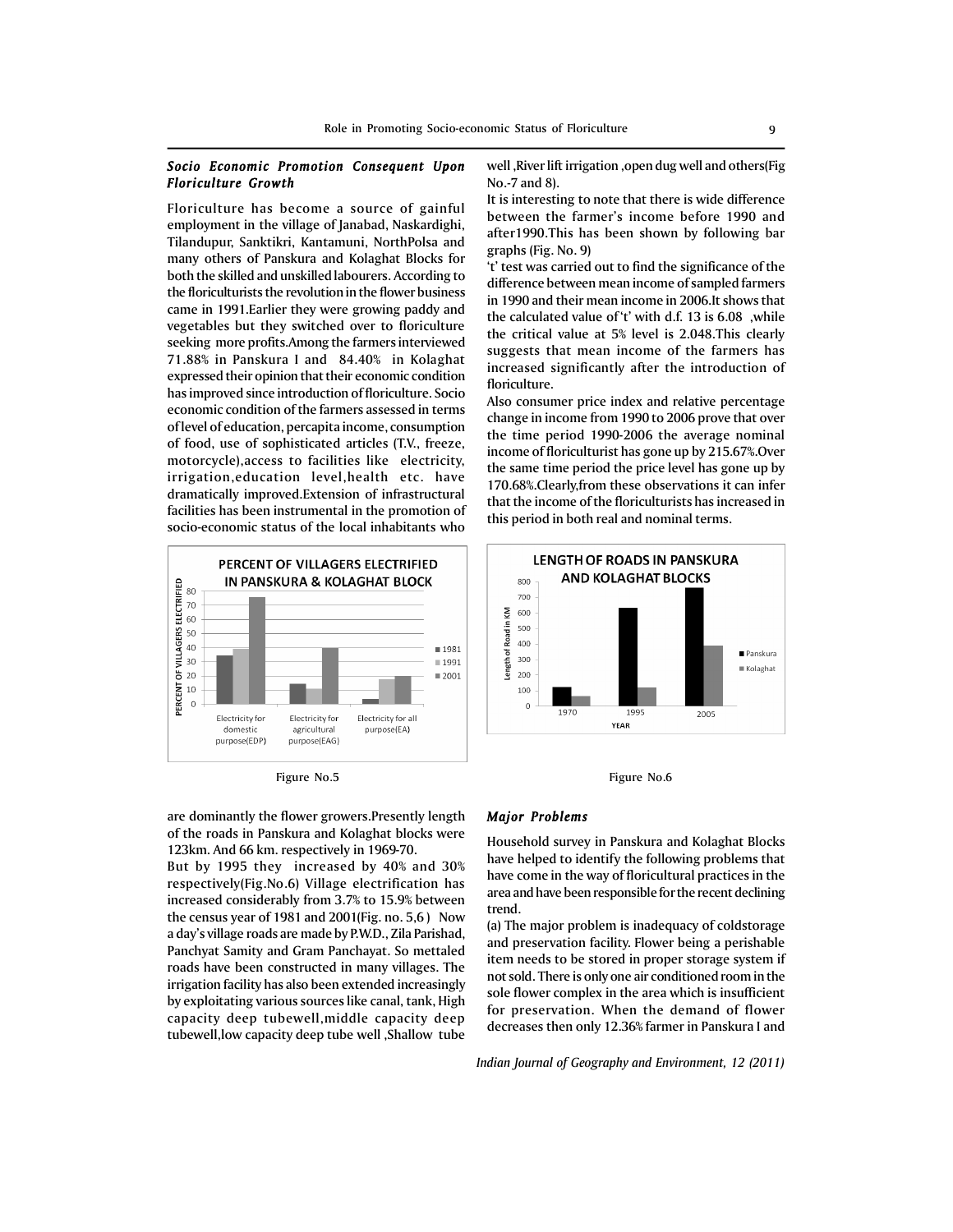

Fig. No. 7 : Source of irrigation and area irrigaed by different sources in the Block of Panskura-I

Fig. No. 7 : Source of irrigation and area irrigaed by different sources in the Block of Kolaghat

**THANKING** 

ę, ...

**YEAR** 

**EXAMPLE OF** 

**BRLI** 

**z**<sub>stw</sub>

**BDTW** 

**EITANK** 

D canal



10.08% farmer in Kolaghat can store the flower in cold storage, rest of the flower spoil in market.Only11.46% farmer in Panskura I and 2.75% in Kolaghat have the ability to use the Spoiled flowers for preparing of colour and compost.

(b) Village roads are in very poor conditions.

(c) Fly ash from Kolaghat Thermal Power Plant most often damages the buds and petals to a great extent. About 52.29% of the surveyed farmers identified fly ash as a problem resisting healthy flower grown.

(d) According to 83.33% farmers in Panskura I and 96.33% farmer in Panskura II no help is extended from Panchyat and most of them blamed there is no

*Indian Journal of Geography and Environment, 12 (2011)*

training facility for farmers engaged in floriculture. (e) Sufficient toilets and lodging facilities in Deulia Bazar and Kolaghat Bazar are the another problem for wholesale marketing

(f) Frequent fluctuation in the demand and price, lack of good seeds, fertilizer, etc. are also responsible for losses to farmers.

(g) Hazards like flood, hailstorm, fog; drought vastly damages the flower garden. Among these flood plays very significant role in damaging the flower. In the event of floods farmers are to establish a new garden,which is a costly affair.

(h) Farmers are put in trouble due to damage of crop